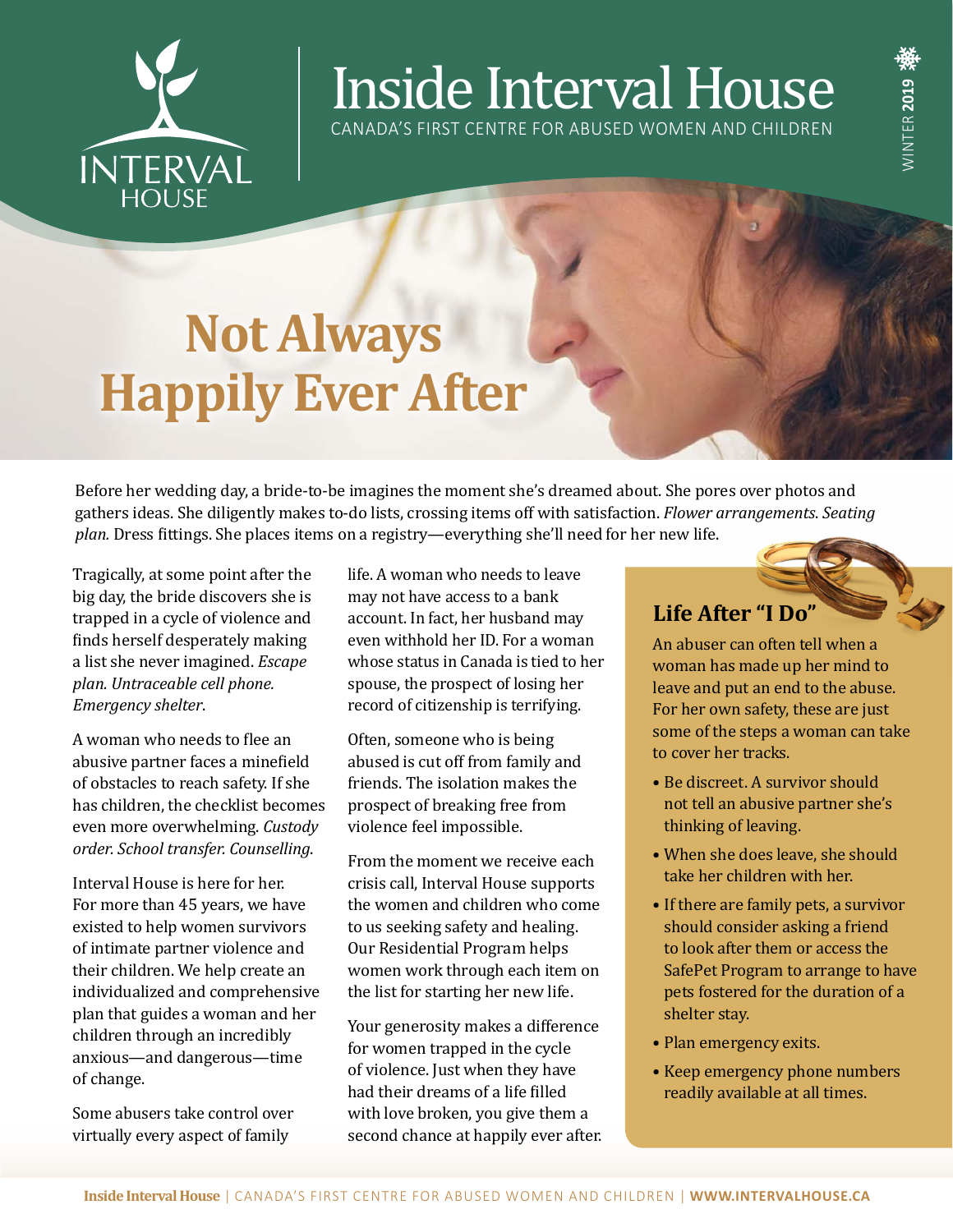## THE BROKEN BRIDE **REGISTRY**



### Wedding Vision

*The Dream:*  A romantic proposal, the perfect dress, floral arrangements, a beautiful home and happily ever after.

The Reality: For some women, their wedding day marks an escalation in the cycle of abuse. Interval House, Canada's first shelter for abused women, provides a safe space for women and children and helps them rebuild their lives, free from violence.

### A Registry No Bride<br>Clare Should Need

The sad reality is that many women report that abuse escalates as soon as they get married. In this symbolic registry, we imagine the items that a woman trapped in violence might need.

**www.brokenbride.ca**

#### **Riya's Story** *Don't Talk Back Arm Sling*

Riya and her husband were enjoying a luxurious getaway in Mexico. At first, everything was romantic and fun. Then one night, after Riya came out of the shower, her husband's demeanor suddenly changed from cheerful and relaxed to irrationally angry. He began grabbing, scratching, and hitting her with anything he could find in the room, including a glass ashtray. She ended up with bruised ribs, a broken arm, and a severe concussion.

**Don't<br>Talk Back<br>Arm Sling** 

### **Aradhna's Story** *Locked Fridge Protein Bar*

Aradhna's husband was controlling in many ways, but especially when it came to food. He put locks on the fridge and cupboards, so Aradhna had to ask him for permission whenever she wanted to eat. One day, he even refused to feed their own children. He told her that if she wanted them to eat, she should get a job and pay for the food herself.

Locked Fridge<br>Protein Bar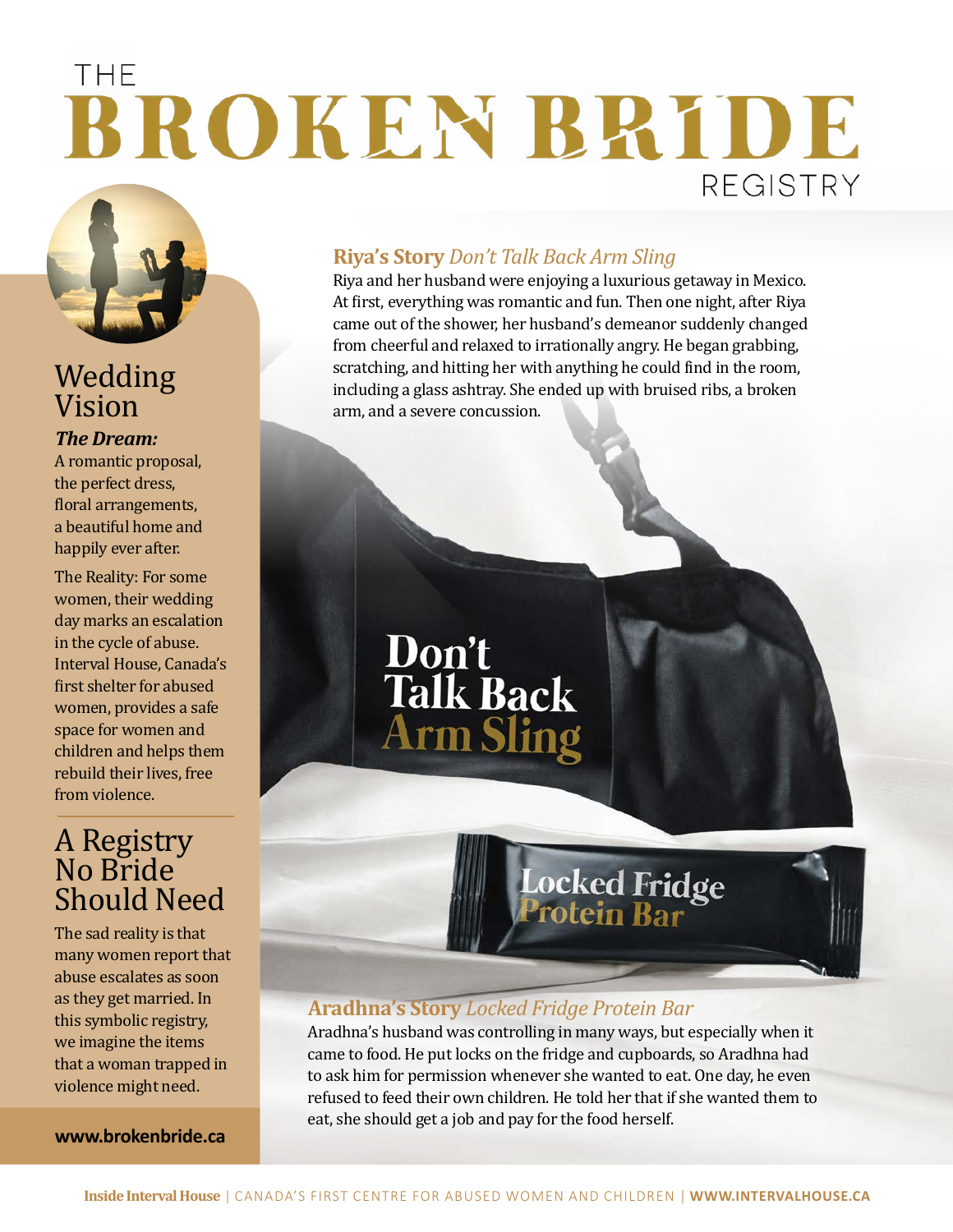## *Not every bride lives happily ever after*



**Each of these survivors' stories is a grim reminder that intimate partner violence takes many frightening forms. These courageous women can share their stories today because they were able to reach safety and begin again at Interval House. Without the support of friends like you, their stories—and their lives—could have had a very different ending.**

 **If you or someone you know is getting married, adding Interval House to your gift registry** is a wonderful way to give back and support women who have survived abuse. Give them a second chance at happily ever after.

**For more information about how to do this, visit www.brokenbride.ca**

## Cried All Night Sunglasses

#### **Marianne's Story**  *Untraceable Cell Phone*

He's Always Watching

ntraceable

Marianne's husband wouldn't allow her to have her own phone. Instead, he bought one for her, and told her that she was only ever allowed to talk to him. No friends, no family, just him. He tracked her calls on a daily basis, and told her that if she ever dared to speak to anyone else, he would smash the phone over her head.

> Marianne's Story Untraceable Cell Phone

#### **Denise's Story** *Cried all Night Sunglasses*

Denise had the big, beautiful wedding that she had always dreamed of. But as soon as they were married, her partner started acting differently, screaming at Denise and telling her that she was useless and pathetic. She lost all of her confidence and felt terrified every day, in her own home.